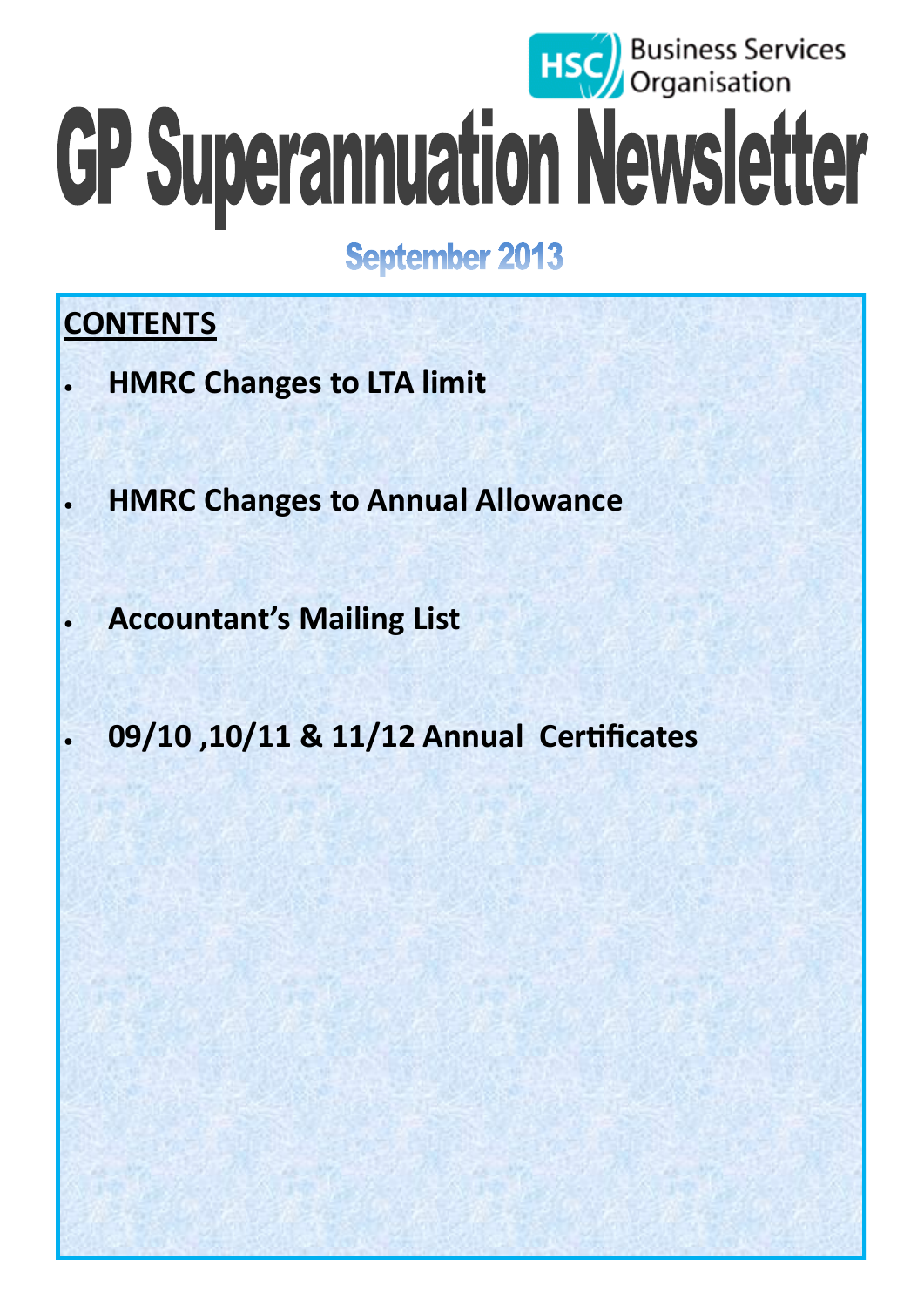#### **The Standard Lifetime Allowance is Reducing**

In the Finance Act 2013, the Government confirmed that the Standard Lifetime Allowance (LTA) will reduce from its current value of £1.5m to £1.25m, effective from 6 April 2014.

For the purposes of the LTA benefits crystallise on the date the member had an actual right to receive their benefits, this is the Benefit Crystallisation Event (BCE) date. In the HSC Pension Scheme the BCE is the later of:

- The payable date
- The date benefits are actually authorised by HSC Pension Service

The reduced LTA will therefore apply to members who become entitled to receive their benefits when they:

- Have a payable date on or after 6 April 2014—and the date the benefits are authorised is before that date
- Have a payable date before 6 April 2014—and the benefits are authorised on or after the 6 April 2014

For those who are affected by the reduced allowance, the percentage of LTA used will be based on £1.25m. In addition, for high earning scheme members any LTA charges that may apply to their benefits will also be based on the reduced allowance. Any delay in claiming benefits may therefore result in:

A bigger percentage of the LTA being used up—LTA charges may then apply to a later benefit crystallisation because there is insufficient LTA remaining

High earning scheme members—may become subject to LTA charges or see those charges increase

The following examples illustrate when the change would apply:

**Member A**: Benefits are payable from 1 April 2014. The AW is received 3 months before retirement, benefits are calculated and authorised on 19 March 2014. Benefits are tested against a LTA of £1.5m because the BCE date is the same as the payable date of 1 April 2014.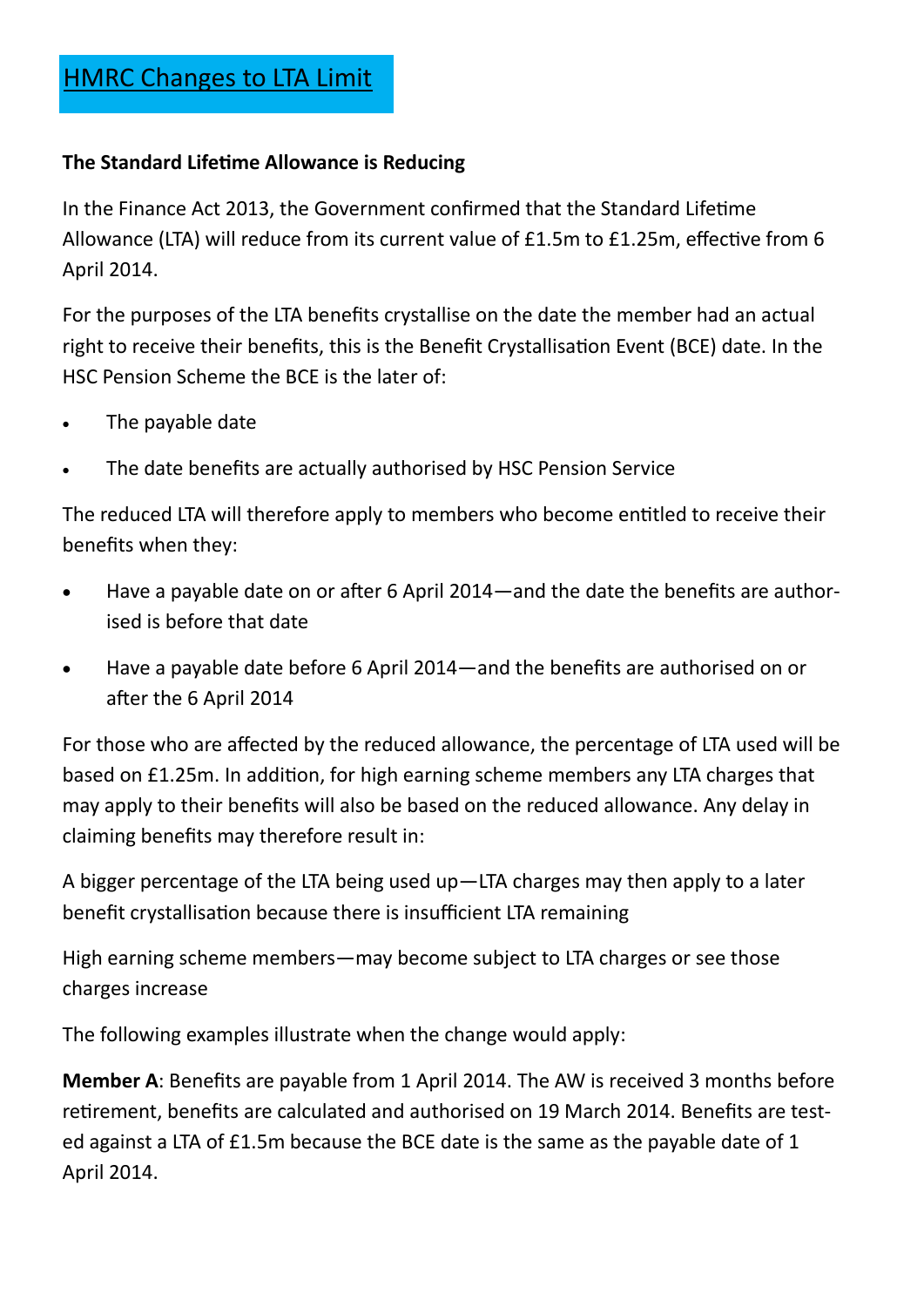<span id="page-2-0"></span>**Member B:** Benefits are payable from 1 April 2014 . The AW6 is completed 3 months before retirement but there is a delay before HSC Pension Service receives the form and benefits cannot be authorised until 9 April 2014. because of the delay the BCE date is 9 April 2014 and must therefore be tested against the lower LTA of £1.25m.

**Member C:** Benefits are payable from 8 April 2014. The AW6 is received prior to the last day of service, benefits are calculated and authorised on 16 March 2014. The benefits are tested against a LTA of £1.25m because the BCE date is the same as the payable date of 8 April 2014.

It is important to note that HSC Pension Service has **no discretion** on the date the benefits crystallise and the calculation of the LTA used.

#### **Important action required**

Members who wish to have their benefits assessed against the LTA of £1.5m must have a last day of membership of 4 April 2014 or earlier and allow sufficient time before that date for their HSC benefits to be authorised in order for the BCE date to occur before 6 April 2014. The completed application form must be sent to HSC Pension Service at least 3 months before the intended retirement date.

#### **New Lifetime Allowance Protection announced by HMRC**

The majority of members will not have pensions savings worth more than the £1.25m lifetime allowance on 6 April 2014. If their pension savings are worth more than £1.25m at retirement then without lifetime allowance protection they will be liable to pay a lifetime allowance charge on any benefits in excess of £1.25m.

The lifetime allowance charge is 55% if the excess is taken as a lump sum, and 25% where it is taken as a taxable pension income.

HMRC is introducing a new form of lifetime allowance protection called fixed protection 2014 to protect individuals who have built up pension pots of more than £1.25m but no more than £1.5m.

#### **Fixed protection 2014**

With fixed protection 2014 the member's standard lifetime allowance will be fixed at £1.5m. This means they can take pension savings worth up to £1.5m without paying a lifetime allowance charge.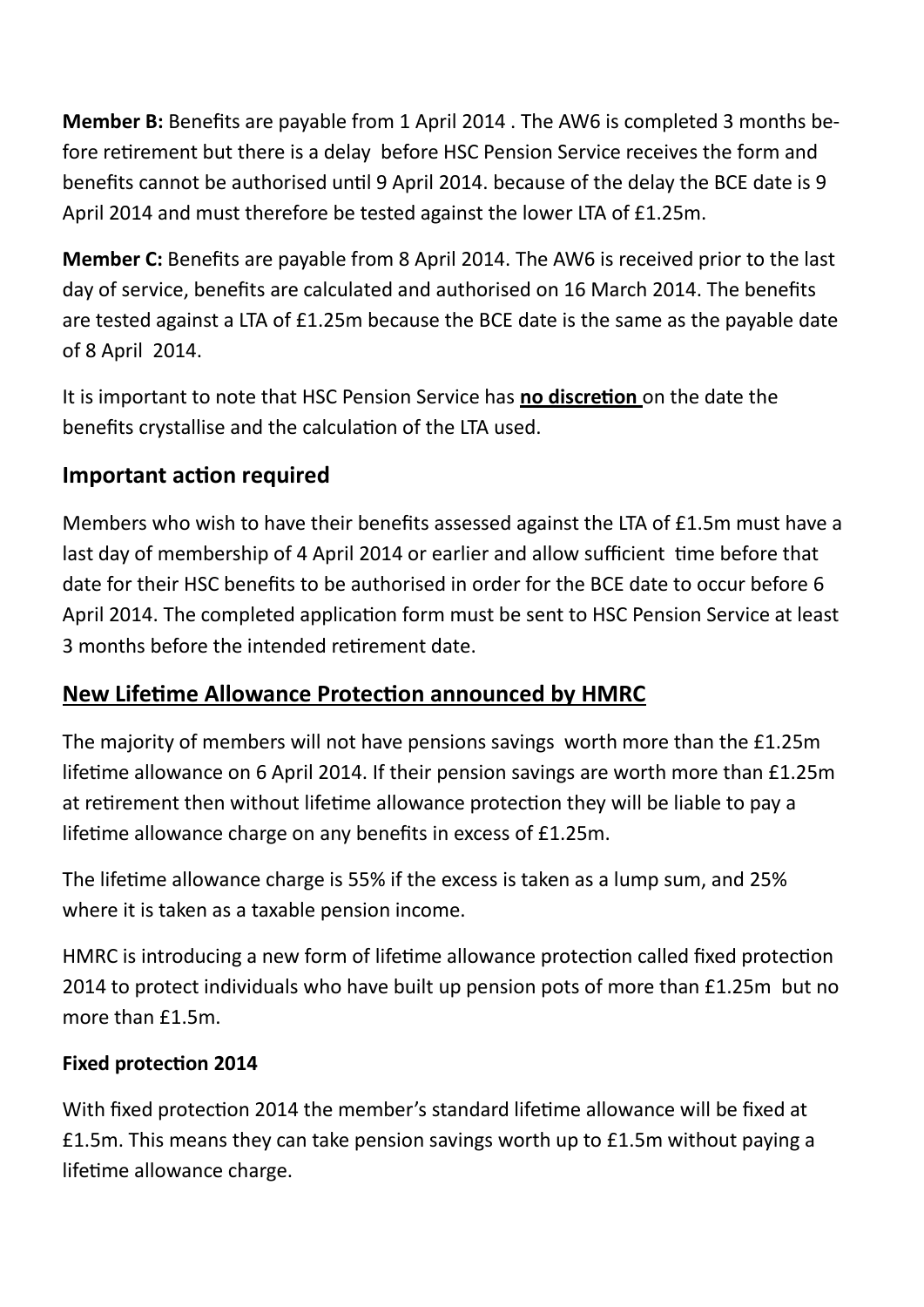The conditions for keeping fixed protection 2014 are identical to those for keeping fixed protection 2012, details of which can be located on the Pension and Tax pages on the website at::

#### *[http://www.nhsbsa.nhs.uk/Pensions/3823.aspx](#page-2-0)*

Members will be able to apply to HMRC for fixed protection 2014 from August 2013; applications should be available soon on HMRC's website [www.hmrc.go.uk.](#page-2-0) Members will not require a valuation from HSC pension Service in order to apply for fixed protection 2014.

Applications for fixed protection 2014 must reach HMRC before 6 April 2014. Late applications to HMRC will be rejected.

#### **Individual Protection 2014**

As well as fixed protection 2014, the Government has announced that individual protection 2014 will be available. The details of individual protection 2014 will be confirmed following a consultation (closing date 2 September) but it is expected that it will give the member an individual lifetime allowance equal to the value of their pension rights in 5 April 2014—up to an overall maximum of £1.5m. Any pension savings in excess of their individual lifetime allowance will be subject to a lifetime allowance charge.

Members will be able to apply for individual protection 2014 from 6 April 2014. HSC Pension Service will provide additional information on individual protection when this is disclosed by HMRC

# **HMRC Changes to Annual Allowance**

#### **Understanding the annual allowance for pension schemes**

You can save as much as you like towards your pension each year, but there's a limit on the amount that will get tax relief. The maximum amount of pension savings that benefit from tax relief each year is called the annual allowance.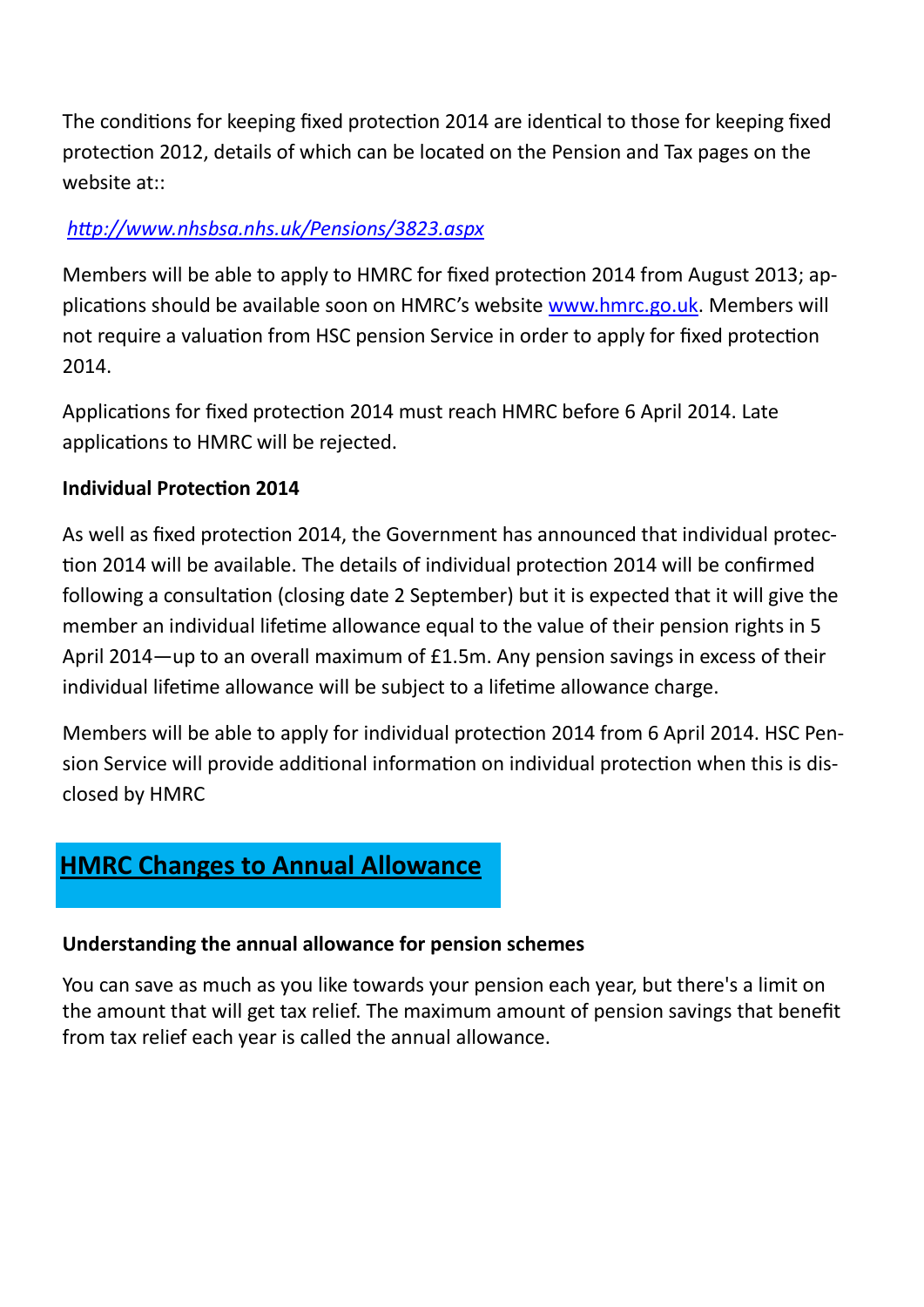#### **Annual allowance limit**

The amount of your pension savings that benefits from tax relief is limited to an annual allowance, currently £50,000. From tax year 2014-15 onwards the annual allowance will go down to £40,000. This applies to pension savings in:

- a registered pension scheme
- an overseas pension scheme as long as either you or your employer qualify for UK tax relief on those pension savings

If you save more than this amount you may have to pay a tax charge on the excess.

#### **Working out your pension savings for a tax year - pension input periods**

The value of all pension savings is measured over a period of time called the pension input period (PIP). This period usually covers 12 months but doesn't have to match the tax year. This doesn't apply to overseas pension schemes because their pension input periods must run from 6 April one year to 5 April the following year.

If you're saving into more than one scheme or even into more than one pension pot in the same scheme you may have several different pension input periods.

Your pension savings for a tax year are all the pension savings made in pension input periods that end in the same tax year.

#### **When the annual allowance goes down to £40,000 from 2014-15 onwards**

When the annual allowance goes down to £40,000 for the tax year 2014-15 onwards, it is pension savings with pension input periods **ending** in that tax year that are tested against the £40,000 annual allowance.

Because pension input periods don't have to match tax years, in many cases the pension input period will start in an earlier tax year than when it ends. This means that any pension savings for pension input periods **starting** before 6 April 2014 (which could be as early as 7 April 2013) but ending in the 2014 -15 tax year will count towards the new lower annual allowance limit of £40,000.

#### **Pension savings in a defined benefits or cash balance arrangement**

This is broadly the increase in the value over the pension input period of your:

- promised pension for a defined benefits arrangement
- promised pension pot for a cash balance arrangement

You'll need to find out the value of your pension savings at the start and end of the pension input period. The difference between the two values is the amount of your pension savings for the arrangement. If the value of your promised pension has gone down over the period you won't have any pension savings for that period.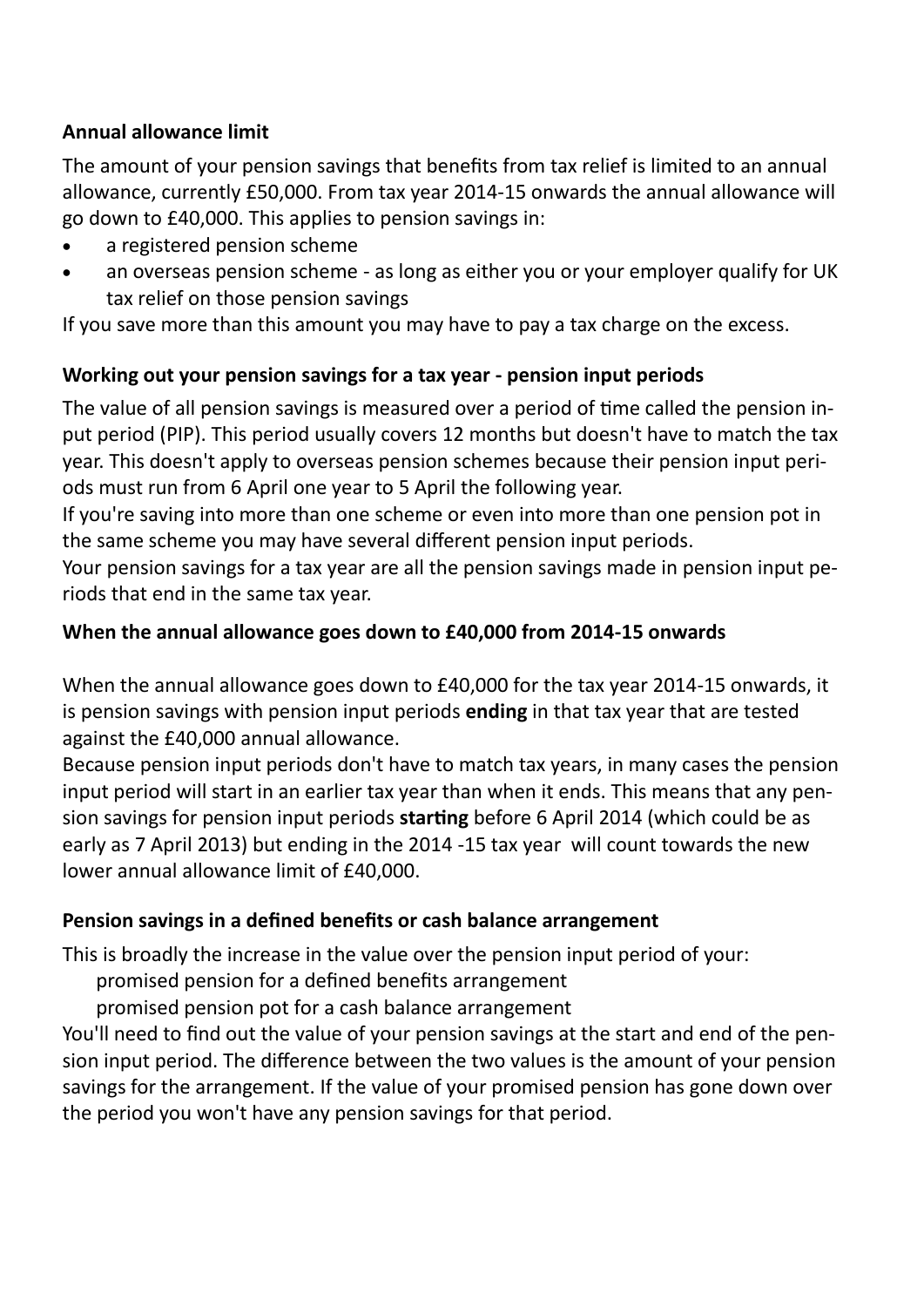#### **What does this mean for GP's**

- HSC Pension Service will be able to calculate any increases in the value of your pension savings from year to year
- This is reliant on you submitting your annual certificate of pensionable profit at the due date of  $28<sup>th</sup>$  February each year
- Failure to submit your certificate on time could lead to a delay in highlighting any potential charges applicable

Further information on Annual Allowance can be found at [http://www.hmrc.gov.uk/](http://www.hmrc.gov.uk/pensionschemes/understanding-aa.htm) [pensionschemes/understanding](http://www.hmrc.gov.uk/pensionschemes/understanding-aa.htm)-aa.htm

#### **Accountant's Mailing List**

As mentioned in the last Newsletter, we at HSC Pensions have developed a database of GP's and their respective Accountants who deal with their Annual Certificates, Practice Accounts etc. This has been beneficial to keep those accountants currently on our mailing list, up to date with legislative and regulatory changes to pensions.

It also allows HSC Pensions to correspond directly with those responsible for superannuation issues such as contributions payments, annual certificates etc. without contacting the GP or Practice Manager. If you have not already done so and would like us to add your accountant to our mailing list can you please forward their contact details to Erin or John in HSC Pensions at Erin.McNamara[@hscni.net](mailto:Trudy.harkness@hscni.net) or [john.coyle@hscni.net.](mailto:john.coyle@hscni.net)